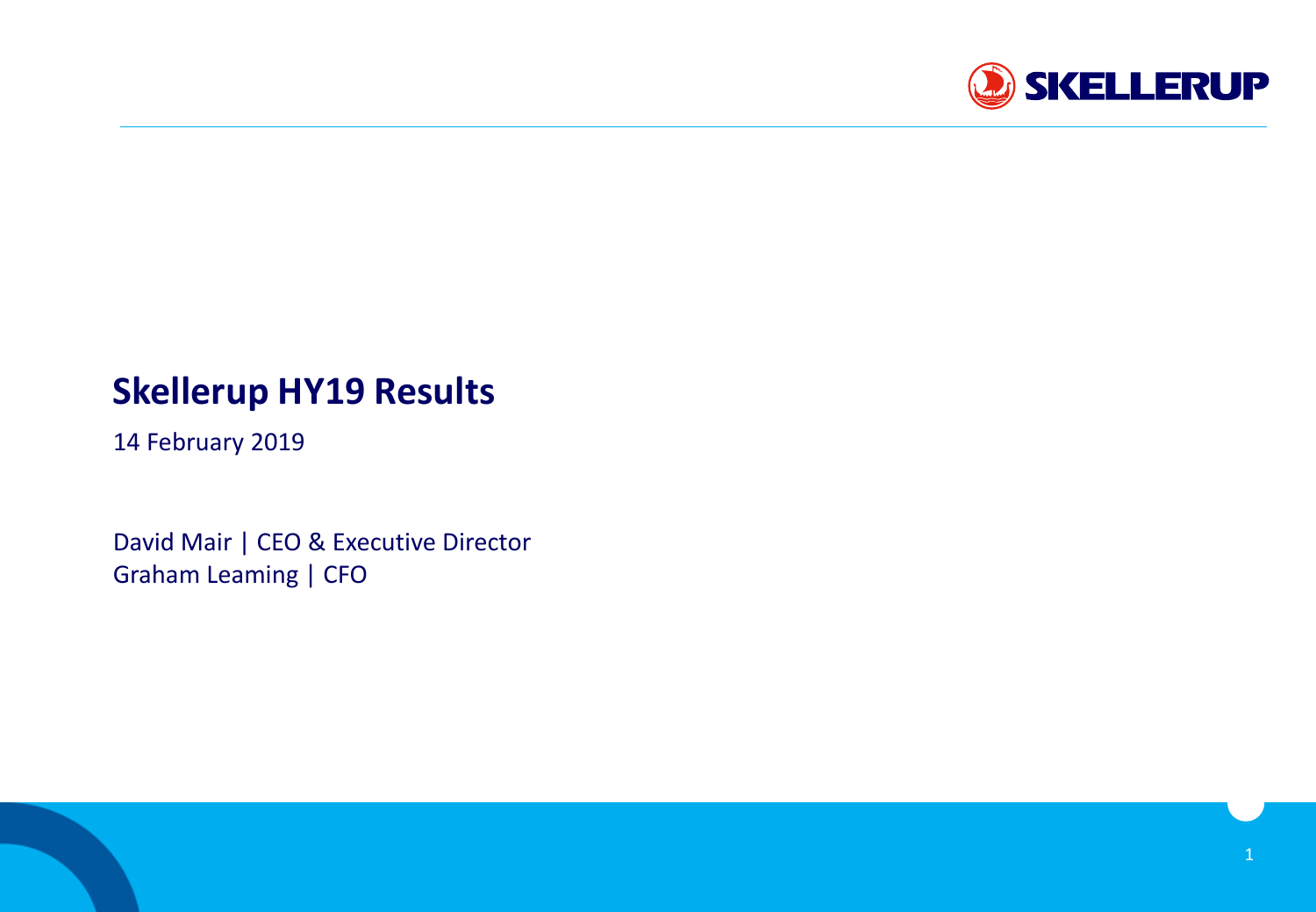

#### **Financial Highlights (Unaudited)**

| <b>REVENUE</b>            | <b>EBIT</b>             | <b>NPAT</b>               |
|---------------------------|-------------------------|---------------------------|
| \$120.2m                  | \$19.4m                 | \$13.4m                   |
| $$3.5m \uparrow$          | \$1.9m $\uparrow$       | \$1.7m $\uparrow$         |
|                           |                         |                           |
| <b>EARNINGS PER SHARE</b> | <b>INTERIM DIVIDEND</b> | <b>OPERATING CASHFLOW</b> |
| 6.9cps                    | $5.5$ cps               | \$13.0m                   |
| 14%个                      | 38%个                    | \$1.7m $\vee$             |



- HY19 Revenue, EBIT & NPAT up
	- ‒ Growth from key OEM customers in international markets
	- ‒ Agile and robust product development and thinking helping to win new business
	- ‒ International environment challenging
- HY19 Interim Dividend up
	- ‒ Balance sheet is robust, and operating cash flow strong
	- ‒ Interim dividend increased from 4.0 to 5.5 cents per share, imputed 50%
	- ‒ Partial imputation reflects growth in earnings is largely coming from Skellerup's international operations
- FY19 NPAT expected to be up
	- ‒ Our strategy continues to be focused on working closely with customers, to leveraging our broad technical expertise and our international platform to deliver sustainable earnings growth
	- We expect full year NPAT in the range of \$29 million to \$31 million, subject to any unexpected changes in our markets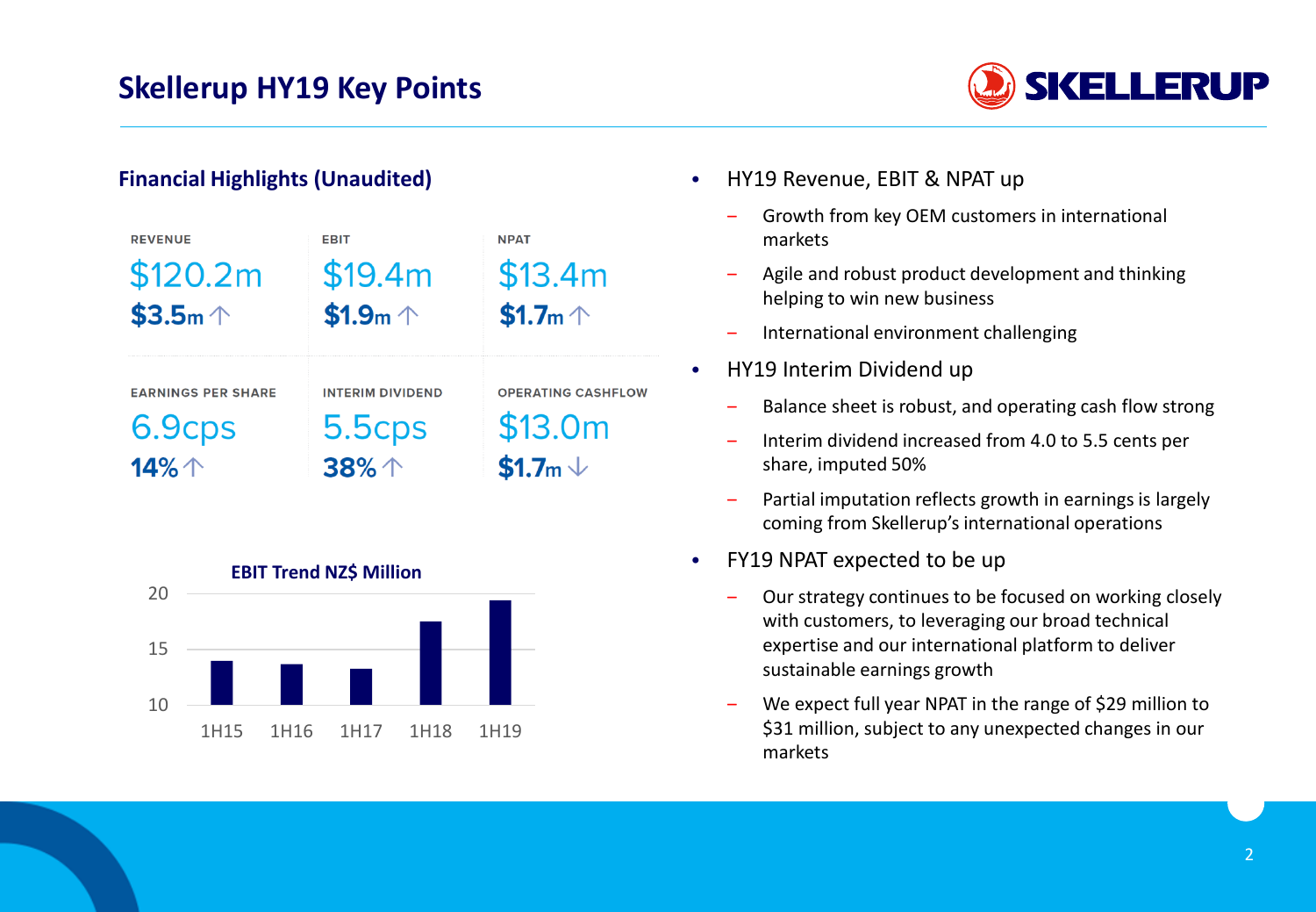## **Skellerup HY19 Financial Highlights**



| <b>NZ\$ Million (Unaudited)</b>        | <b>HY19</b> | <b>HY18</b> | <b>Change</b> |
|----------------------------------------|-------------|-------------|---------------|
| <b>Revenue</b>                         | 120.2       | 116.7       | 3.5           |
| <b>EBITDA</b>                          | 23.0        | 21.3        | 1.7           |
| <b>Depreciation &amp; amortisation</b> | (3.6)       | (3.8)       | 0.2           |
| <b>EBIT</b>                            | 19.4        | 17.5        | 1.9           |
| Interest expense                       | (0.9)       | (0.9)       |               |
| Tax expense                            | (5.2)       | (4.9)       | (0.3)         |
| <b>NPAT</b>                            | 13.4        | 11.7        | 1.7           |
| Earnings cents per share               | 6.9         | 6.1         | 0.8           |
| Dividend cents per share *             | 5.5         | 4.0         | 1.5           |
| <b>Operating cash flow</b>             | 13.0        | 14.8        | (1.8)         |
| <b>Net Debt</b>                        | (32.4)      | (34.8)      | 2.4           |
| Capital & intangible expenditure       | 1.9         | 3.1         | (1.2)         |

\* The interim dividend will be imputed 50% (pcp 100%). As a result shareholders will receive a net increase of at least 18% on pcp.

- Revenue up 3% on pcp (currency impact negligible)
- EBIT up 11% boosted by Industrial Division growth
- NPAT up 15% with finance charges flat and effective tax rate slightly lower
- Operating cash down slightly – risk management around US port interruption, Brexit and Chinese New Year
- Capex down as expected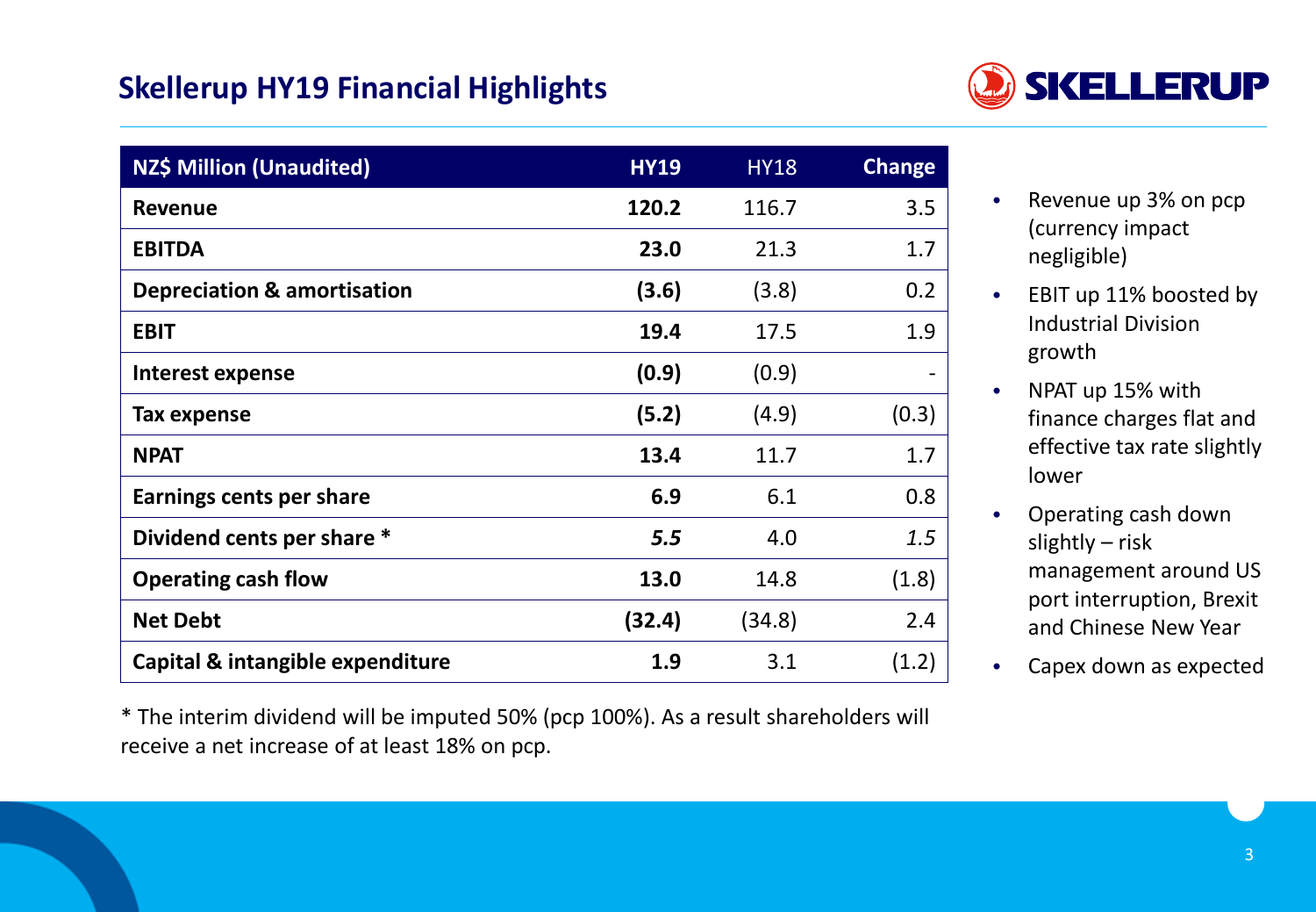## **Skellerup HY19 Industrial Division**



| NZ\$ Million (Unaudited) HY16 HY17 HY18 HY19 |      |      |      |             |
|----------------------------------------------|------|------|------|-------------|
| Revenue                                      | 66.6 | 60.8 | 73.7 | 78.0        |
| <b>EBIT</b>                                  | 7.6  | 7.2  | 10.0 | 11.7        |
| <b>EBIT %</b>                                | 11.4 | 11.8 | 13.6 | <b>15.0</b> |



#### **Revenue up 6% and EBIT up 16% on pcp**

- Revenue measured in constant currency up 4%
- Growth with key OEMs particularly in the US
- Growth from customer focussed solutions in vacuum systems applications
- Growth from high performance marine foam decking U-Dek
- EBIT as a % of revenue now at 15%

#### **HY18 Industrial Division Revenue by Application**



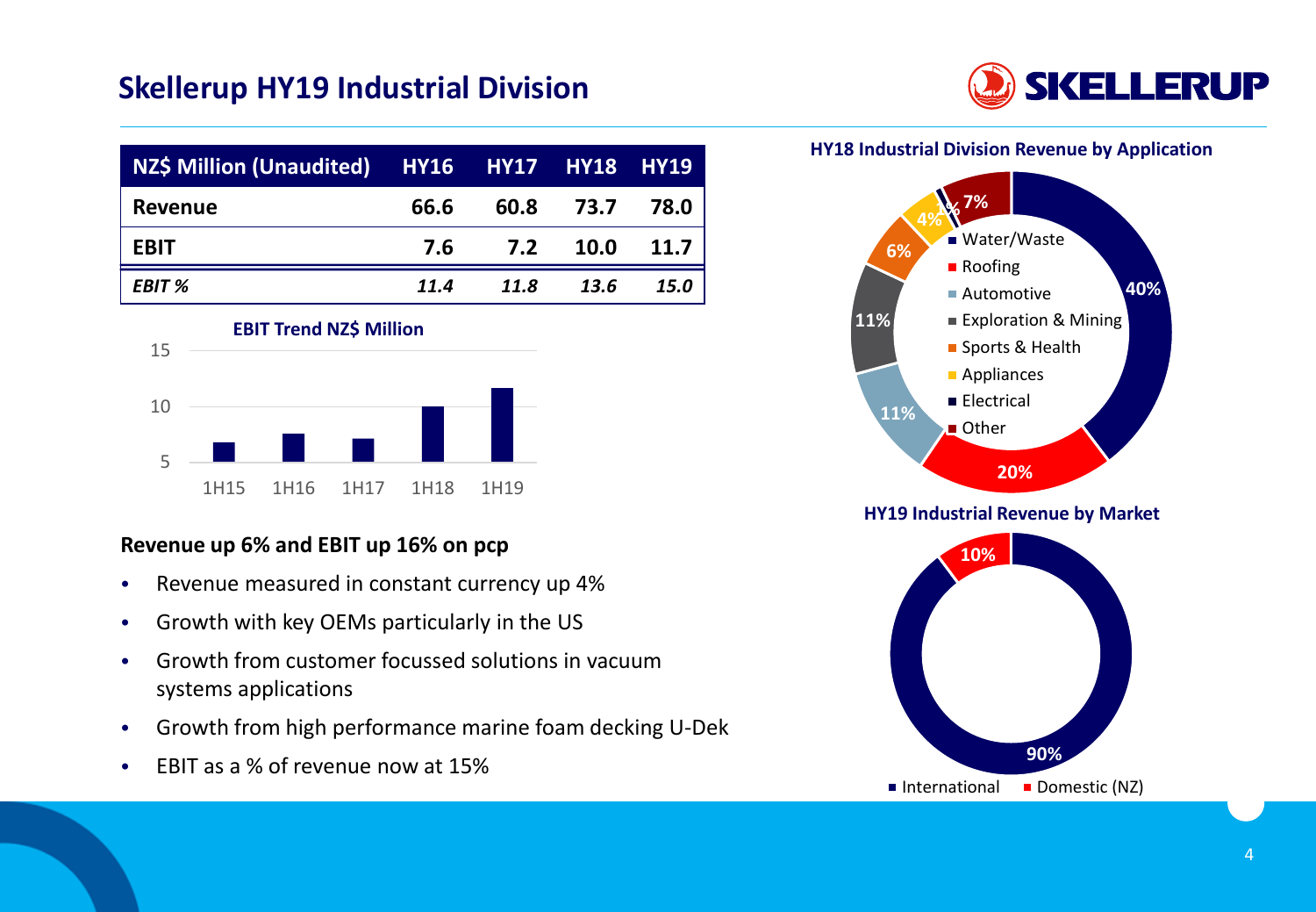### **Skellerup HY19 Agri Division**



| NZ\$ Million (Unaudited) HY16 HY17 HY18 |      |      |      | <b>HY19</b> |
|-----------------------------------------|------|------|------|-------------|
| <b>Revenue</b>                          | 41.0 | 36.6 | 43.1 | 42.3        |
| <b>EBIT</b>                             | 8.4  | 8.4  | 9.5  | 9.6         |
| EBIT %                                  | 20.4 | 23.0 | 22.1 | 22.8        |

#### **Revenue down 2% and EBIT up 1% on pcp**

- Revenue measured in constant currency down 4%
- Dairy
	- Domestic (NZ) market behind pcp following strong final quarter of FY18 and reflecting impact of forecast reduction in pay-out, and reduced capital investment
	- ‒ International markets mixed
- Footwear
	- ‒ Domestic market solid
	- ‒ International markets growing particularly Europe boosted by firefighting boots
- Operations
	- ‒ Improving yields and productivity at Wigram and Jiangsu

**HY19 Agri Revenue by Application**



Dairy & Animal Hygiene Footwear

#### **HY19 Agri Revenue by Market**

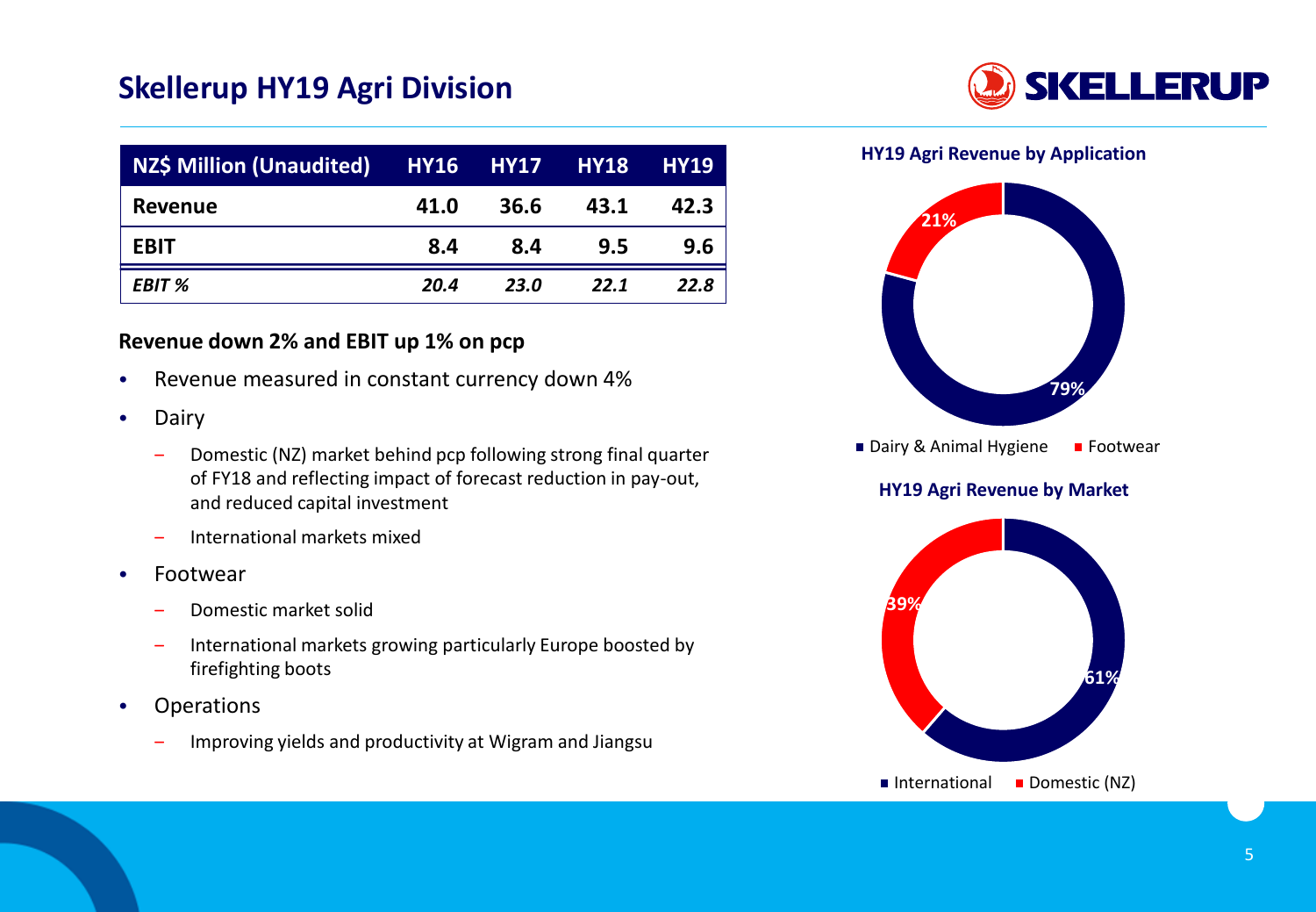

### **Reconciliation of Segment EBIT to Group NPAT**

| <b>NZ\$ Million (Unaudited)</b> | <b>HY19</b> | <b>HY18</b> | <b>Change</b>            |
|---------------------------------|-------------|-------------|--------------------------|
| <b>Agri EBIT</b>                | 9.6         | 9.5         | 0.1                      |
| <b>Industrial EBIT</b>          | 11.7        | 10.0        | 1.7                      |
| <b>Corporate EBIT</b>           | (1.9)       | (2.1)       | 0.2                      |
| <b>EBIT</b>                     | 19.4        | 17.5        | 1.9                      |
| <b>Interest expense</b>         | (0.9)       | (0.9)       | $\overline{\phantom{a}}$ |
| Tax expense                     | (5.2)       | (4.9)       | (0.3)                    |
| <b>NPAT</b>                     | 13.4        | 11.7        | 1.7                      |